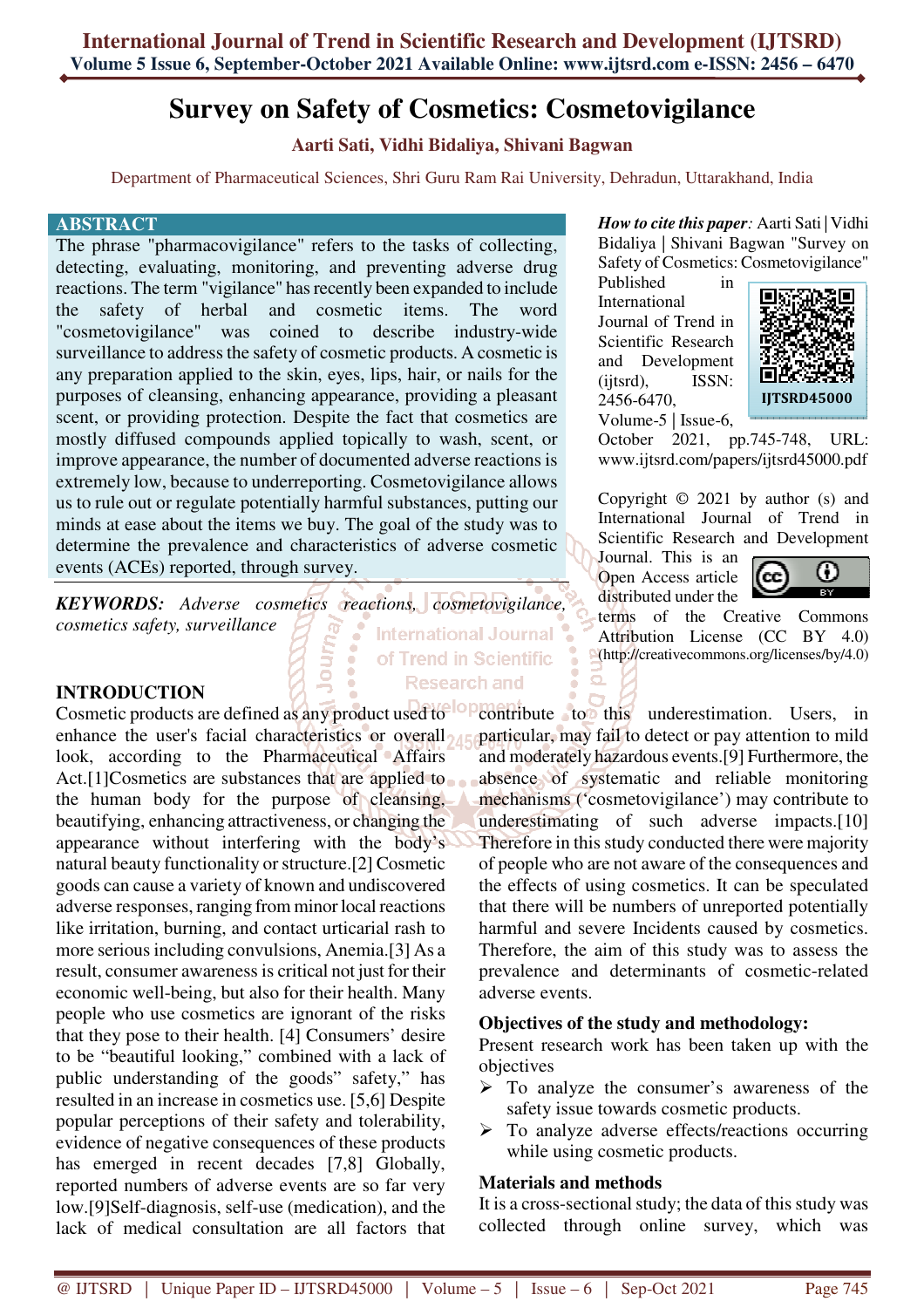conducted through Google forms (consisting of questionnaire), and was spread widely in social media such as Facebook, Twitter and through online messenger services like WhatsApp. The questionnaire was only spread in region of Dehradun during 15<sup>th</sup> of June to 21th of June 2021. A total number of 234 respondents submitted their responses for the questionnaire. The target population for the study was young-adults both male and females from 15 to 55 years old, who were cosmetic users. Table no.1 provides demographic information of the respondents who participated in the study. The sample Respondents were dominated by female (81.1%). People whose Age group is between 15-25 years old also dominated as sample respondents (78.5%). For a research dealing with safety issues of cosmetic and skin care products, it is important to know the gender category of the respondents as in the current scenario, males are equally personality sensitive as compared to women.

# Table no.1: Demographic characteristics of<br>**Respondents. Respondents.**

| Age group                           | $\%$ of             |
|-------------------------------------|---------------------|
| $15 - 25$                           | population<br>78.5% |
| $25 - 35$                           | 18%                 |
| $35 - 45$                           | 2.6%                |
| $45 - 55$                           | 0.9%                |
| Preferred not to disclose their age | 0.9%                |
| Male                                | 18%                 |
| Female                              | 81.1%               |

### **Results:**

The perception of adult cosmetic users indicates their understanding of products which they use-

- $\geq 72.6\%$  (162) of respondents agreed that the ingredients or the product labels are misleading, while 27.4% (61) of them were uncertain and they disagreed.
- $\geq$  88.5% (200) of the respondents prefer to check mfg/expiry date before buying cosmetics, while 4.4% (10) never cared to check, whereas 7.1% (16) of the respondents are uncertain whether to check the mfg/expiry/ date before buying cosmetics.
- $\triangleright$  As mention in table no.2, only 26.9% (61) people thinks that it is safe to use cosmetics and toiletries on babies and young children, while 73.1% ( 166) thinks it is not safe to use cosmetics and toiletries on babies and young children.
- $\triangleright$  As per the table no. 243\% (98) of cosmetics users encountered with the side effects whereas about 4.4% (10) didn't come up with side effects and 52.6% (120) were uncertain about the side effects.

 $\geq$  33.6% (76) users agreed to the product being made according to their skin concern while 19.9% (45) disagreed to it, while 46.5% (105) does not know about it.

Overall, the respondent exhibited a high concern towards safety issue associated with product followed by product attribute and product ingredients.

Graying of the scalp hair is an inevitable physiologic process in human aging. We surveyed clinical findings of gray hair.

- $\geq 20.4\%$  (46) of people were facing graying of the hair, whereas 72.4% (173) were not facing any graying of the hair, while rests 7.1% (16) were not sure.
- $\geq$  15.8% (34) have experienced side effects after coloring their gray hair, while 68.8% (148) never experienced side effects and rest 15.3% (33) were not sure.

 Gel nail polish is commonly used in manicures and for cosmetic purposes; however, research into the side-effects of gel nail polish is scarce and focuses mainly on allergic contact dermatitis.

 $\geq 11.8\%$  (25) reported side effects while using gel nail polish, 73.9% (156) reported no side effects whereas  $14.2\%$  (30) were unsure of the side effects of gel nail polish.

Lead itself is a proven poison that messes with our brains and bodies, causing learning disabilities, seizures, infertility and yes, death – all reasons why the metal has been banned in everything from paint to gasoline, except cosmetics.

 $\triangleright$  59.9% (130) cosmetics users are aware of presence of an extremely harmful chemical lead in lipstick, while 40.1% (87) are not aware of the presence of extremely harmful chemical lead in lipstick.

There is lead in lipstick in the first place. Makeup manufacturers aren't being deliberately malicious – lead is often introduced in the form of mineral-based color additives.

 $\triangleright$  Our study shows that 59.3% (127) believe that the presence of lead can cause allergy, irritation and chapping on lips and surrounding skin, whereas 21% (45) does not believe in the presence of lead and its side-effects, rest of the respondents 19.6% (42) are not aware of the effects of lead.

Kajal is one of the most popular cosmetic used widely.

 $\geq 40\%$  (86) realized that Kajal sold in stores contains a lot of lead, 27.4% (59) are not aware of presence of lead in kajal and 32.6% (70) are not sure.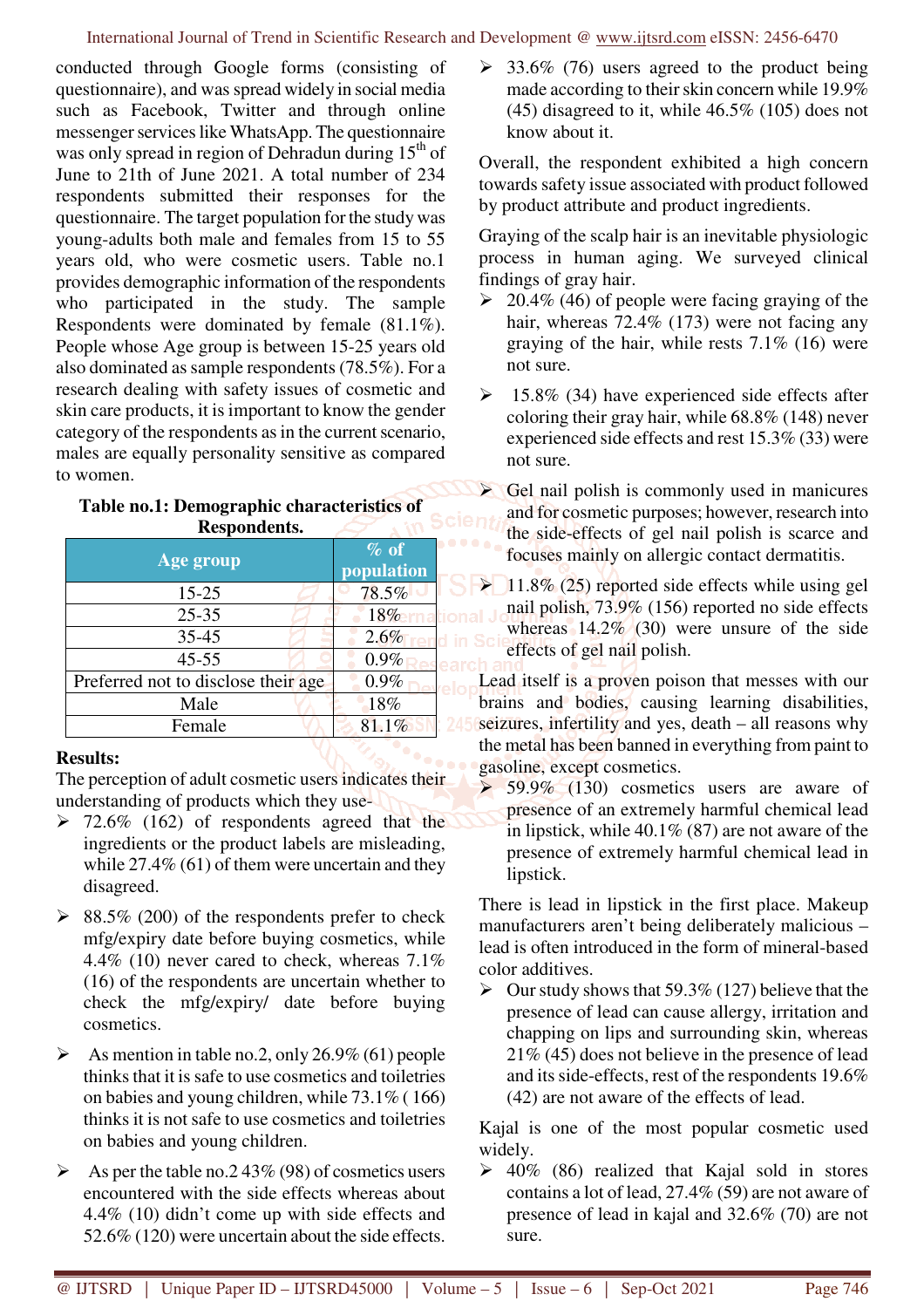| Table hold into wreck of consumer to war as Cosmette products                                                                                           |               |                |                |  |  |  |
|---------------------------------------------------------------------------------------------------------------------------------------------------------|---------------|----------------|----------------|--|--|--|
| <b>Questions</b>                                                                                                                                        | <b>Yes</b>    | N <sub>0</sub> | <b>May be</b>  |  |  |  |
| Is it safe to use cosmetics and toiletries on babies and<br>young children?                                                                             | $26.9\%$ (61) | 73.1\% (166)   |                |  |  |  |
| Cosmetic products have side effects?                                                                                                                    | 43\% (98)     | $4.4\%$ (10)   | 52.6% (120)    |  |  |  |
| Are they made according to your skin concern?                                                                                                           | 33.6% (76)    | 19.9% (45)     | $46.5\%$ (105) |  |  |  |
| Do you have any gray hair? Have you ever been stressed<br>out because of gray hair?                                                                     | $20.4\%$ (46) | $72.4\%$ (163) | $7.1\%$ (16)   |  |  |  |
| Have you ever experienced side effects after coloring<br>your gray hair?                                                                                | 15.8% (34)    | 68.8% (148)    | $15.3\%$ (33)  |  |  |  |
| Have you experienced side effects associated with using<br>gel nail polish?                                                                             | $11.8\% (25)$ | 73.9% (156)    | $14.2\%$ (30)  |  |  |  |
| Are you aware of presence of an extremely harmful<br>chemical lead in lipstick?                                                                         | 59.9% (130)   | 49.1\% (87)    |                |  |  |  |
| Do you know that presence of lead can cause allergy,<br>irritation and chapping on lips and surrounding skin?                                           | 59.3% (127)   | $21\%$ (45)    | 19.6(42)       |  |  |  |
| Do you realize that Kajal sold in stores contains a lot of<br>lead?                                                                                     | $40\%$ (86)   | 27.4\% (59)    | $32.6\%$ (70)  |  |  |  |
| Do you know due to long-term application excessive lead<br>buildup in body that may affect the brain, bone marrow<br>and induce convulsions and Anemia. | 34.7% (74)    | $30.5\%$ (65)  | 34.7% (74)     |  |  |  |

**Table no.2 Knowledge of consumer towards Cosmetic products** 

## **Table no. 3 Common side-effects encountered while using cosmetics.**

| Acne (pimples)        | $102(46.4)\%$ |  |
|-----------------------|---------------|--|
| Allergy               | $43(19.5)\%$  |  |
| Inflammatory reaction | $18(18.2)\%$  |  |
| Skin burn             | $16(7.3)\%$   |  |
| All of the above      | $87(39.5)\%$  |  |
|                       |               |  |

Table number 3 shows all the side effects encountered lope by the respondents applying cosmetics as shown above , acne 43(46.4)% have been the most occurred side effects in youngsters, inflammatory reaction 18(18.2)% ,skin burn 16(7.3)% , allergy 43(19.5)% , and all of the above  $87(39.5)\%$  as followed.(N=220). 19(8.4)% tends to buy chemical while  $115(51.1)\%$ tends to buy ayurvedic and 91(40.4)% buy both chemical and ayurvedic cosmetics.(N=225).Gray hair naturally develops in the process of human aging. Many people with gray hair periodically dye their hair. Hair dyeing products are widely used and they can cause adverse effects. Therefore, the user's knowledge and recognition about hair dyeing and related side effects are important.78 (43.1%) encountered excessive hair loss ,55 (30.4%) encountered hair dryness,26 (14.4%) encountered excessive hair graying,19 (10.5%) encountered itchiness, while 3(1.7%) encountered skin redness.(N=  $181$ ).107 (49.8%) users didn't faced any adverse reactions to heavy makeup,49(22.8%) faced headache ,34 (15.8%) faced tiredness,14(6.5%) faced dizziness,11(5.5%) faced nausea while applying heavy makeup. (N=215).

**Conclusion:** The goal of this study is to look into the adverse effects/reactions occurring in customers using cosmetics. The survey advises that training degree performs an important position and their involvement toward protection problem in buying of beauty product. To assess the adequacy of each of these approaches, it is vital to understand how consumers behave when purchasing and using consumer products, as well as the potential negative consequences of using cosmetics. However, just a small percentage of respondents stated that safety was a factor in their decision to purchase a cosmetic. As a result, customers appear to be concerned about their safety, and those with more safety expertise tend to seek out more sources for safety information. The goal of good purchasing behavior and regulation is to eliminate dangerous products. Other cosmetic components, in addition to the active ingredient, have been linked to negative effects after using cosmetics. Despite the fact that there are many ADRs at the population level, reporting to the regulatory authorities is quite low. Therefore, the effective application of cosmetovigilance can aid in the control or elimination of potentially dangerous substances in cosmetics, increasing our trust in their use.